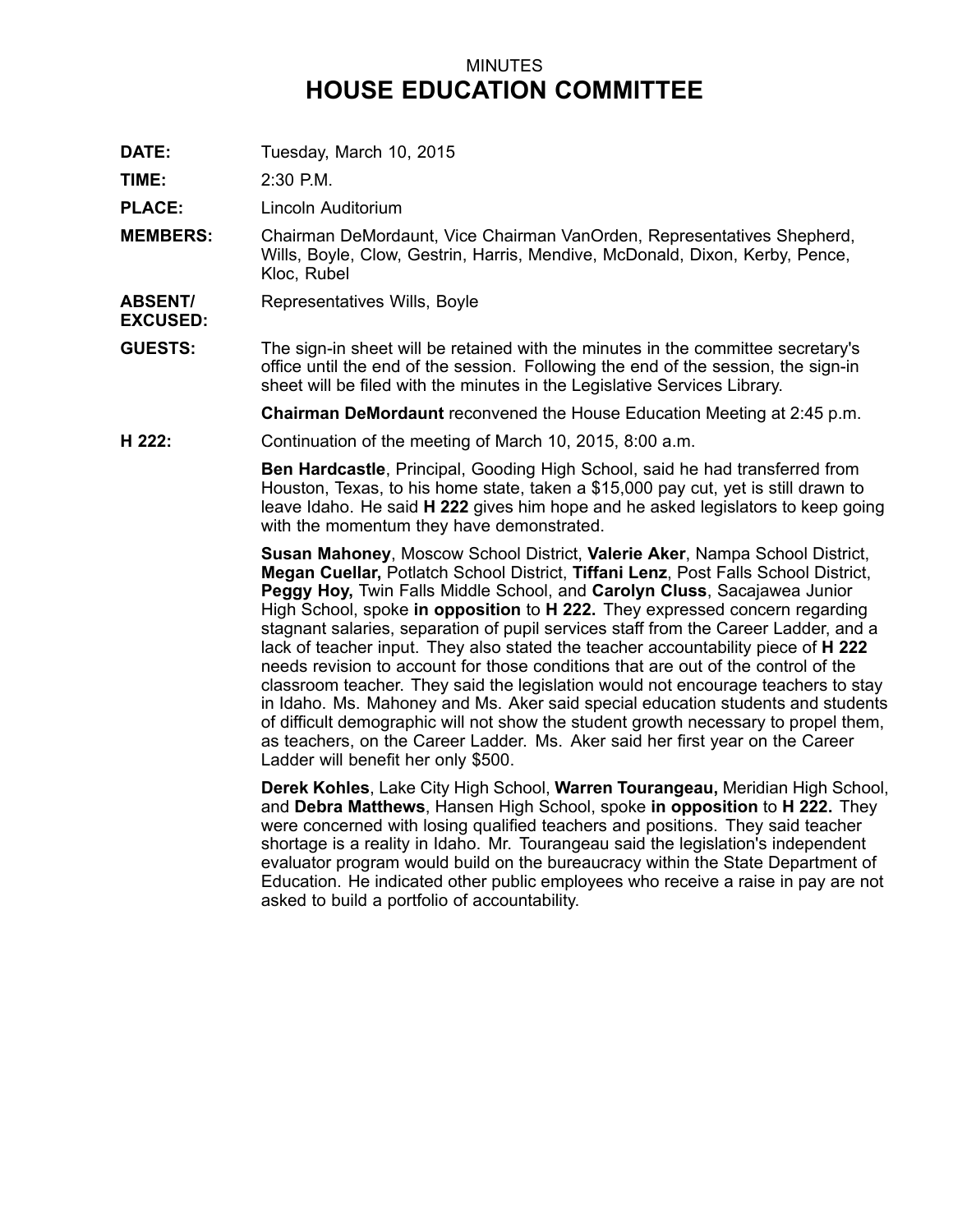**Mike Wilkinson**, Idaho Education Association, said **H 222** presumes <sup>a</sup> gross under estimate of the quality of teachers existing in Idaho. **Maria Fassett,** Rupert Elementary School, **Leah Hollibaugh,** Jerome School District, **Tina Williams,** West Minico Middle School and **Jamie Morton,** Jerome Middle School, spoke **in opposition** to **H 222**. They said there are not enough students in the teacher education programs to fill the large number of Idaho's retiring teachers. They want <sup>a</sup> smart and creative workforce. The teachers indicated the advancement in teacher evaluation within the state has progressed to an impressive level and differentiation in classroom instruction improves student growth. They asked for equitable funding to decrease achievement gaps even more. Ms. Morton expressed appreciation for extention of the hearing on **H 222**.

During additional teacher testimonies **in opposition** to **H 222, Josette Nebeker**, Highland Joint School District, said districts are losing teachers in agriculture education. She said small districts lack school counselors and the Professional-Technical Education teachers are responsible for <sup>a</sup> 63% "go on" rate. **Travis Manning,** Caldwell School District, said he has concerns regarding administrative review of instructional staff, the interpretive leeway in the Danielson framework for teacher evaluation, and other mandates perceived in the bill. **Darlene Dyer**, Hailey School District, said her concerns lie within teacher evaluation disparity, plus the devaluation and the sunset of the National Board Certification for teachers. **Mandy Simpson,** Columbia High School, indicated the bill does not meet the key goals set by the Governor's Task Force. **Carol Sayles**, Middleton School District, said the legislation will not attract nor retain quality teachers and spoke of teacher vacancies in positions already existing.

**Brandon Durst,** former State Senator, testified **in opposition** to **H 222.** He said the administrative review would cause preferential treatment in male/female relationships within school districts. **Kendra Wisenbaker**, President, Meridian Education Association, said more time was needed to digest the numbers. She indicated there is no safe place for teachers to fall, if the Career Ladder becomes unfunded in the future. **Mary Ollie**, online teacher of Chemistry, argued the legislation had control issues. She said providing an opportunity was positive, controlling persons within that opportunity was negative. **Michael Korber,** West Ada School District, and **Adria Serrano** third grade teacher, spoke **in opposition** to **H 222.** They said existing standards, public scrutiny and <sup>a</sup> glut of administrative hurdles do not bring <sup>a</sup> positive impact to Idaho educators. They indicated professional teachers are well educated and well trained; the residency rung of the Career Ladder challenges those professionals. Mr. Korber, as <sup>a</sup> first year teacher, said he lives at the poverty level.

**Dr. Linda Clark,** Superintendent, West Ada School District, Chair of the committee on Fiscal Stability and Great Teachers/Leaders, Cochair of the State Board of Education Committee tasked to develop the tiered licensure and career ladder proposals, spoke **in support** of **H 222.** She said all stakeholders were represented: teachers, principals, superintendents, school board members, legislators, state board members, business representatives, parents and representatives of higher education. She described the development process of **H 222**. Dr. Clark said all the Task Force committees spent <sup>a</sup> significant amount of time researching and looking at best practices; and, used the results of that research in the development of the original recommendations. She explained the original three-tiered Career Ladder was developed on the New Mexico model which has resulted in <sup>a</sup> significant increase in teacher salaries in that state. The tiered licensure model was developed after considering <sup>a</sup> variety of models which are fully implemented in some of the states that border Idaho. She said the neighboring states pay significantly higher salaries and licensure provisions do not seem to be deterring migration into them. She also said the fiscal, phased nature makes **H 222** attainable for Idaho.